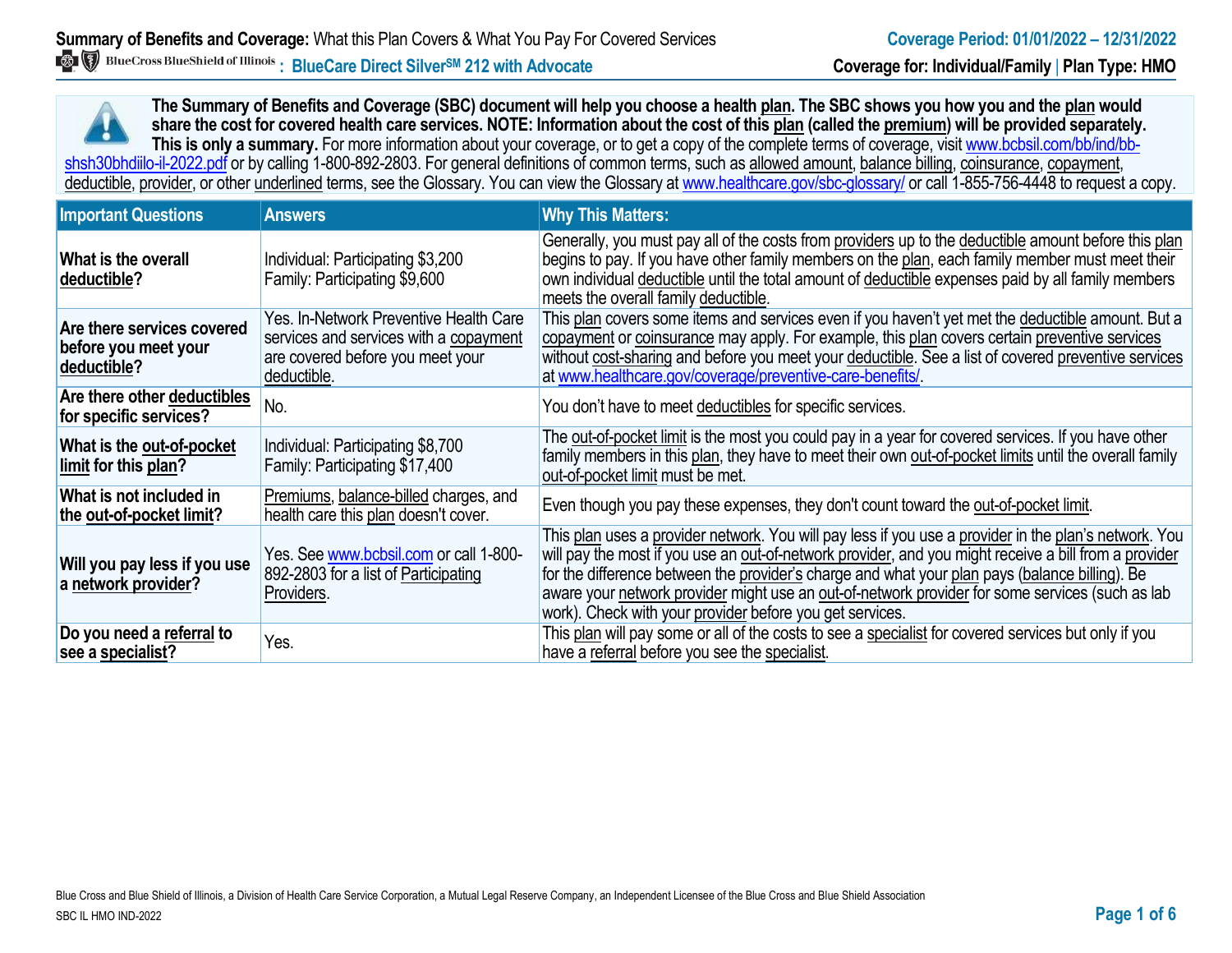

All **copayment** and **coinsurance** costs shown in this chart are after your **deductible** has been met, if a **deductible** applies.

| <b>Common</b>                                                       |                                                     | <b>What You Will Pay</b>                                  | <b>Limitations, Exceptions, &amp; Other</b>                  |                                                                                                                                                                    |  |
|---------------------------------------------------------------------|-----------------------------------------------------|-----------------------------------------------------------|--------------------------------------------------------------|--------------------------------------------------------------------------------------------------------------------------------------------------------------------|--|
| <b>Medical Event</b>                                                | <b>Services You May Need</b>                        | <b>Participating Provider</b><br>(You will pay the least) | <b>Non-Participating Provider</b><br>(You will pay the most) | <b>Important Information</b>                                                                                                                                       |  |
| If you visit a health care<br>provider's office or<br><b>clinic</b> | Primary care visit to treat an<br>injury or illness | \$40/visit; deductible does not apply                     | <b>Not Covered</b>                                           | None                                                                                                                                                               |  |
|                                                                     | Specialist visit                                    | \$65/visit; deductible does not apply                     | <b>Not Covered</b>                                           | Referral required.                                                                                                                                                 |  |
|                                                                     | Preventive care/screening/<br>immunization          | No Charge; deductible does not apply                      | Not Covered                                                  | You may have to pay for services that<br>aren't preventive. Ask your provider if the<br>services needed are preventive. Then<br>check what your plan will pay for. |  |
| If you have a test                                                  | Diagnostic test (x-ray, blood<br>work)              | \$20/test; deductible does not apply                      | <b>Not Covered</b>                                           | Referral required.                                                                                                                                                 |  |
|                                                                     | Imaging (CT/PET scans,<br>MRI <sub>s</sub> )        | \$250/test; deductible does not apply                     | <b>Not Covered</b>                                           | Referral required.                                                                                                                                                 |  |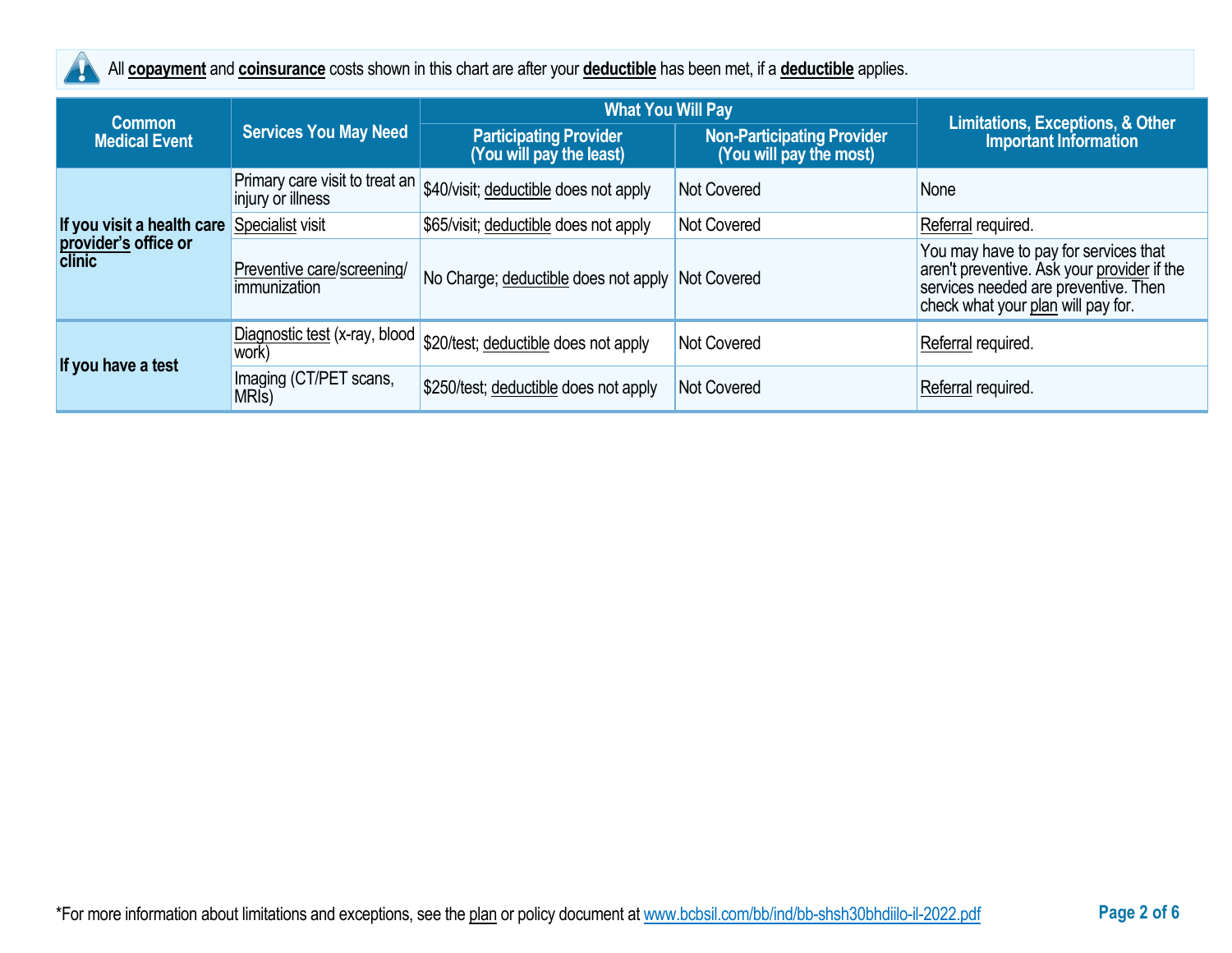| <b>Common</b>                                        |                                                   | <b>What You Will Pay</b>                                  | <b>Limitations, Exceptions, &amp; Other</b>                  |                                                                                                            |  |
|------------------------------------------------------|---------------------------------------------------|-----------------------------------------------------------|--------------------------------------------------------------|------------------------------------------------------------------------------------------------------------|--|
| <b>Services You May Need</b><br><b>Medical Event</b> |                                                   | <b>Participating Provider</b><br>(You will pay the least) | <b>Non-Participating Provider</b><br>(You will pay the most) | <b>Important Information</b>                                                                               |  |
|                                                      | Preferred generic drugs                           | No Charge after deductible                                | <b>Not Covered</b>                                           | Limited to a 30-day supply at retail (or a 90-<br>day supply at a network of select retail                 |  |
| If you need drugs to<br>treat your illness or        | Non-preferred generic<br>drugs                    | 10% coinsurance                                           | <b>Not Covered</b>                                           | pharmacies). Up to a 90-day supply at mail order. Specialty drugs limited to a 30-day<br>supply.           |  |
| condition                                            | Preferred brand drugs                             | 20% coinsurance                                           | <b>Not Covered</b>                                           | Payment of the difference between the cost<br>of a brand name drug and generic may also                    |  |
| More information about<br>prescription drug          | Non-preferred brand drugs                         | 30% coinsurance                                           | <b>Not Covered</b>                                           | be required if a generic drug is available.                                                                |  |
| coverage is available at                             | Preferred specialty drugs                         | 40% coinsurance                                           | <b>Not Covered</b>                                           | The amount you may pay per 30-day<br>supply of a covered insulin drug,                                     |  |
| www.bcbsil.com/rx22h                                 | Non-preferred specialty<br><u>drugs</u>           | 50% coinsurance                                           | <b>Not Covered</b>                                           | regardless of quantity or type, shall not<br>exceed \$100, when obtained from a<br>Participating Pharmacy. |  |
| If you have outpatient                               | Facility fee (e.g.,<br>ambulatory surgery center) | 50% coinsurance                                           | <b>Not Covered</b>                                           | Referral required.<br>For Outpatient Infusion Therapy, see your                                            |  |
| surgery                                              | Physician/surgeon fees                            | \$30/visit; deductible does not apply                     | <b>Not Covered</b>                                           | benefit booklet* for details.                                                                              |  |
|                                                      | <b>Emergency room care</b>                        | \$1,000/visit plus 50% coinsurance                        | \$1,000/visit plus 50% coinsurance                           | Per occurrence copayment waived upon<br>inpatient admission.                                               |  |
| If you need immediate<br>medical attention           | <b>Emergency medical</b><br>transportation        | 50% coinsurance                                           | 50% coinsurance                                              | None                                                                                                       |  |
|                                                      | Urgent care                                       | \$65/visit; deductible does not apply                     | Not Covered                                                  | Must be affiliated with member's chosen<br>medical group or referral required.                             |  |
| If you have a hospital                               | Facility fee (e.g., hospital<br>room)             | \$500/visit plus 50% coinsurance                          | <b>Not Covered</b>                                           | Referral required.                                                                                         |  |
| stay                                                 | Physician/surgeon fees                            | No Charge; deductible does not apply Not Covered          |                                                              | Referral required.                                                                                         |  |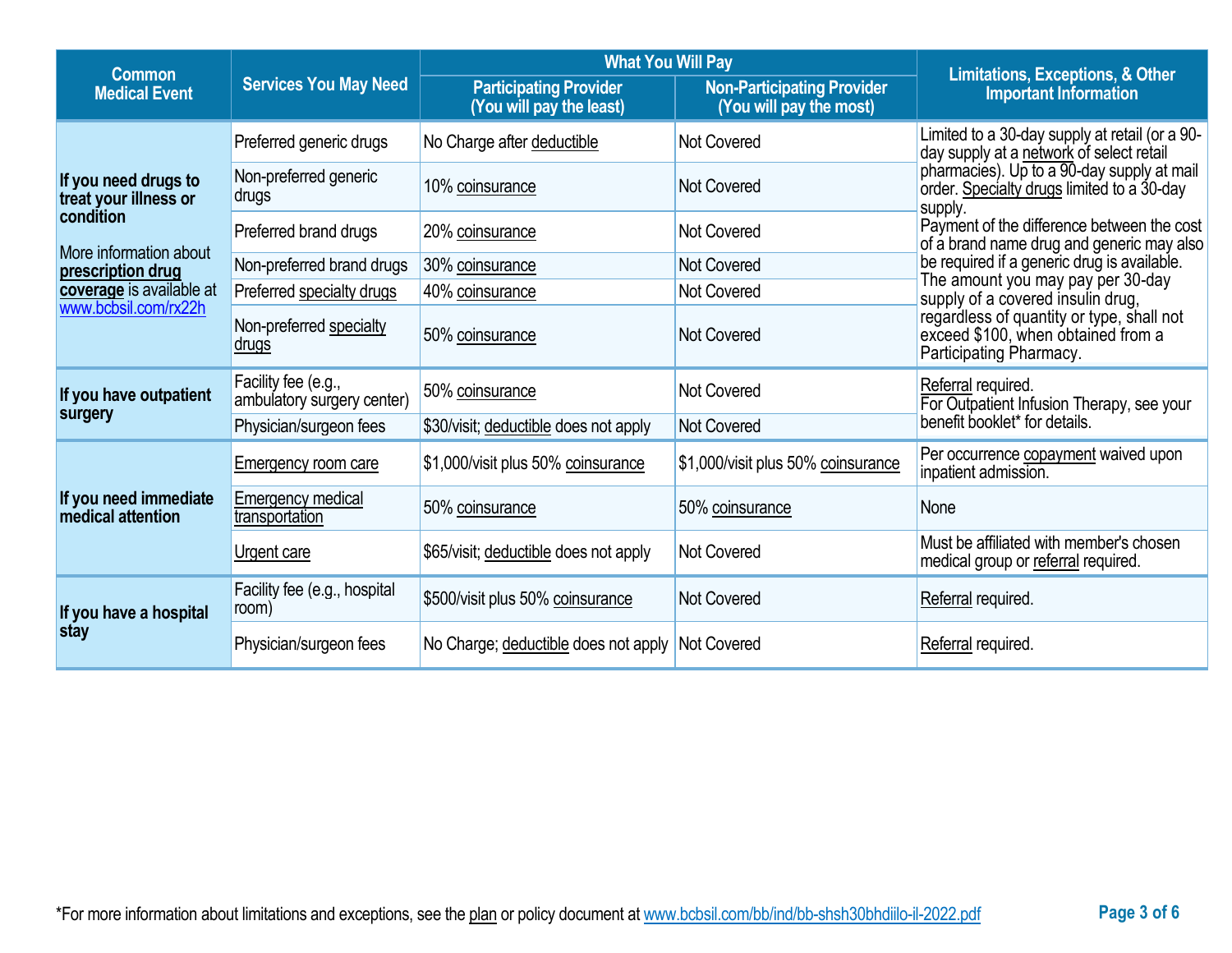| <b>Common</b>                                                                      |                                              | <b>What You Will Pay</b>                                                                                                  |                    |                                                                                                                                 |  |
|------------------------------------------------------------------------------------|----------------------------------------------|---------------------------------------------------------------------------------------------------------------------------|--------------------|---------------------------------------------------------------------------------------------------------------------------------|--|
| <b>Services You May Need</b><br><b>Medical Event</b>                               |                                              | <b>Non-Participating Provider</b><br><b>Participating Provider</b><br>(You will pay the least)<br>(You will pay the most) |                    | Limitations, Exceptions, & Other<br><b>Important Information</b>                                                                |  |
| If you need mental<br>health, behavioral<br>health, or substance<br>abuse services | Outpatient services                          | \$40/office visits; deductible does not<br>apply<br>50% coinsurance for other outpatient<br>services                      | <b>Not Covered</b> | Referral required. Telepsychiatry benefits<br>are available; see your benefit booklet* for<br>details.                          |  |
|                                                                                    | Inpatient services                           | \$500/visit plus 50% coinsurance                                                                                          | Not Covered        | Referral required.                                                                                                              |  |
| If you are pregnant                                                                | Office visits                                | Primary Care: \$40<br>Specialist: \$65; deductible does not<br>apply                                                      | <b>Not Covered</b> | Copayment applies to first prenatal visit<br>(per pregnancy). Cost sharing does not<br>apply for preventive services. Depending |  |
|                                                                                    | Childbirth/delivery<br>professional services | No Charge; deductible does not apply                                                                                      | <b>Not Covered</b> | on the type of services, deductible may<br>apply. Maternity care may include tests and                                          |  |
|                                                                                    | Childbirth/delivery facility<br>services     | \$500/visit plus 50% coinsurance                                                                                          | <b>Not Covered</b> | services described elsewhere in the SBC<br>(i.e., ultrasound).                                                                  |  |
|                                                                                    | Home health care                             | No Charge; deductible does not apply                                                                                      | <b>Not Covered</b> | Referral required.                                                                                                              |  |
| If you need help                                                                   | Rehabilitation services                      | \$30/visit; deductible does not apply                                                                                     | Not Covered        | Referral required.                                                                                                              |  |
| recovering or have                                                                 | Habilitation services                        | \$30/visit; deductible does not apply                                                                                     | <b>Not Covered</b> |                                                                                                                                 |  |
| other special health<br>needs                                                      | Skilled nursing care                         | 50% coinsurance                                                                                                           | <b>Not Covered</b> | Referral required.                                                                                                              |  |
|                                                                                    | Durable medical equipment                    | No Charge; deductible does not apply                                                                                      | Not Covered        | Referral required.                                                                                                              |  |
|                                                                                    | Hospice services                             | 50% coinsurance                                                                                                           | <b>Not Covered</b> | Referral required.                                                                                                              |  |
| If your child needs<br>dental or eye care                                          | Children's eye exam                          | No Charge; deductible does not apply                                                                                      | <b>Not Covered</b> | One visit per year. See your benefit<br>booklet* for details.                                                                   |  |
|                                                                                    | Children's glasses                           | No Charge; deductible does not apply Not Covered                                                                          |                    | One pair of glasses per year up to age 19.<br>See your benefit booklet* for details.                                            |  |
|                                                                                    | Children's dental check-up                   | Not Covered                                                                                                               | <b>Not Covered</b> | None                                                                                                                            |  |

# **Excluded Services & Other Covered Services:**

| Services Your Plan Generally Does NOT Cover (Check your policy or plan document for more information and a list of any other excluded services.) |                     |  |                                                    |                      |
|--------------------------------------------------------------------------------------------------------------------------------------------------|---------------------|--|----------------------------------------------------|----------------------|
| 10                                                                                                                                               | Acupuncture         |  | Long-term care                                     | Weight loss programs |
|                                                                                                                                                  | Dental care (Adult) |  | Non-emergency care when traveling outside the U.S. |                      |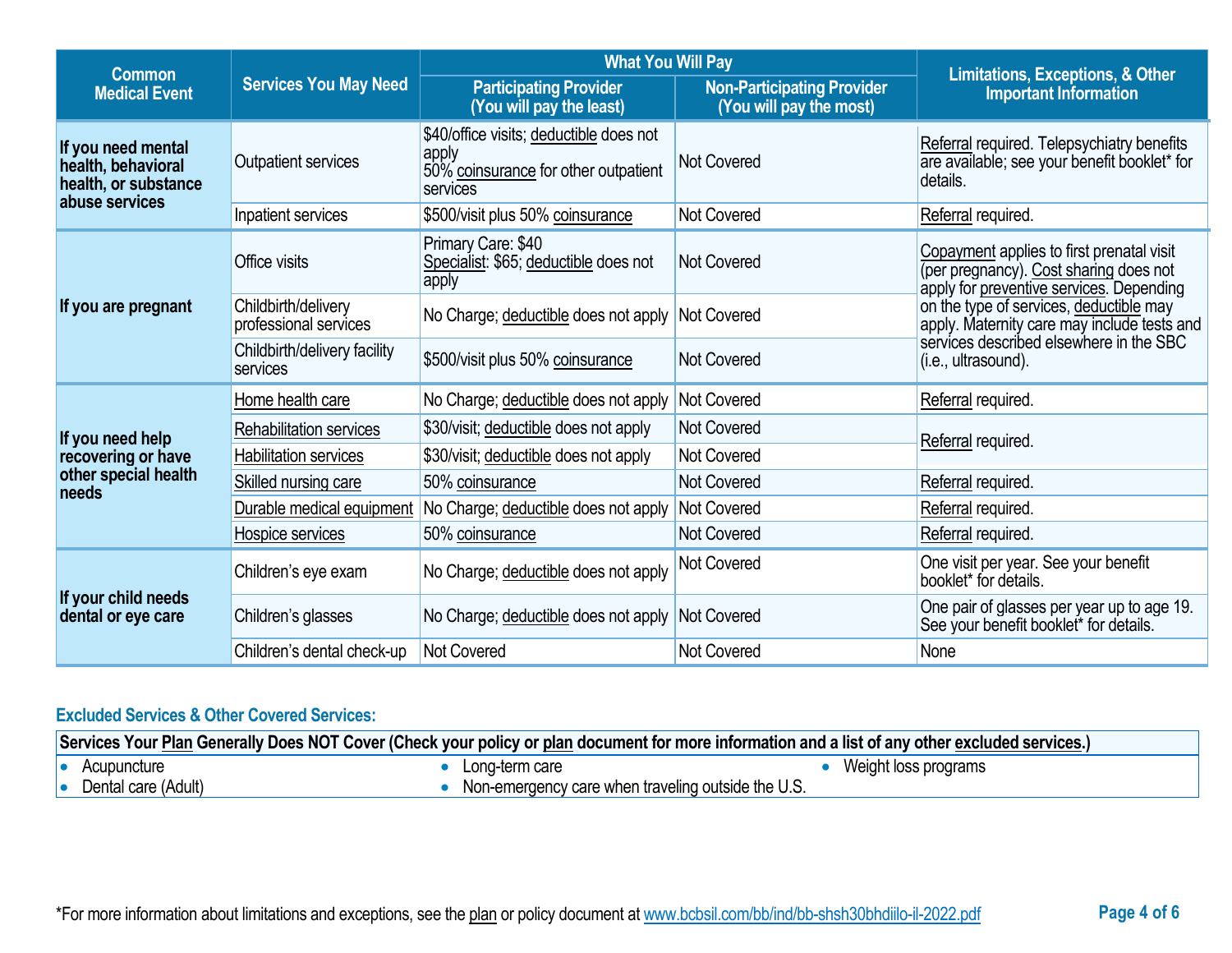| Other Covered Services (Limitations may apply to these services. This isn't a complete list. Please see your plan document.)                              |                                                                                                                                                                                                                                                                                                                                                                                                                                                                                                                                                                                   |  |  |  |
|-----------------------------------------------------------------------------------------------------------------------------------------------------------|-----------------------------------------------------------------------------------------------------------------------------------------------------------------------------------------------------------------------------------------------------------------------------------------------------------------------------------------------------------------------------------------------------------------------------------------------------------------------------------------------------------------------------------------------------------------------------------|--|--|--|
| Abortion care<br>Bariatric surgery<br>10<br>Chiropractic care (Chiropractic and Osteopathic<br>I۰<br>manipulation limited to 25 visits per calendar year) | Private-duty nursing (with the exception of inpatient<br>• Cosmetic surgery (only for the correction of congenital •<br>deformities or conditions resulting from accidental<br>private duty nursing)<br>injuries, scars, tumors, or diseases)<br>Routine eye care (Adult, 1 visit per benefit period)<br>Hearing aids (for children 1 per ear every 24 months,<br>Routine foot care (due to systemic disease and in<br>for adults up to \$2,500 per ear every 24 months)<br>connection with diabetes)<br>• Infertility treatment (covered for 4 procedures per<br>benefit period) |  |  |  |

Your Rights to Continue Coverage: There are agencies that can help if you want to continue your coverage after it ends. The contact information for those agencies is: the plan at 1-800-892-2803. You may also contact your state insurance department at 1-877-527-9431. Other coverage options may be available to you, too, including buying individual insurance coverage through the Health Insurance Marketplace. For more information about the Marketplace, visi[t www.HealthCare.gov](http://www.healthcare.gov/) or call 1-800-318-2596.

Your Grievance and Appeals Rights: There are agencies that can help if you have a complaint against your plan for a denial of a claim. This complaint is called a grievance or appeal. For more information about your rights, look at the explanation of benefits you will receive for that medical claim. Your plan documents also provide complete information on how to submit a claim, appeal, or a grievance for any reason to your plan. For more information about your rights, this notice, or assistance, contact: Blue Cross and Blue Shield of Illinois at 1-800-892-2803 or visit [www.bcbsil.com,](http://www.bcbsil.com/) or contact the U.S. Department of Labor's Employee Benefits Security Administration at 1866-444-EBSA (3272) or visit [www.dol.gov/ebsa/healthreform.](http://www.dol.gov/ebsa/healthreform) Additionally, a consumer assistance program can help you file your appeal. Contact the Illinois Department of Insurance at (877) 527-9431 or visi[t http://insurance.illinois.gov.](http://insurance.illinois.gov/)

### **Does this plan provide Minimum Essential Coverage? Yes**

Minimum Essential Coverage generally includes plans, health insurance available through the Marketplace or other individual market policies, Medicare, Medicaid, CHIP, TRICARE, and certain other coverage. If you are eligible for certain types of Minimum Essential Coverage, you may not be eligible for the premium tax credit.

### **Does this plan meet the Minimum Value Standards? Not Applicable**

If your plan doesn't meet the Minimum Value Standards, you may be eligible for a premium tax credit to help you pay for a plan through the Marketplace.

### **Language Access Services:**

Spanish (Español): Para obtener asistencia en Español, llame al 1-800-892-2803. Tagalog (Tagalog): Kung kailangan ninyo ang tulong sa Tagalog tumawag sa 1-800-892-2803. Chinese (中文): 如果需要中文的帮助,请拨打这个号码 1-800-892-2803. Navajo (Dine): Dinek'ehgo shika at'ohwol ninisingo, kwiijigo holne' 1-800-892-2803.

*To see examples of how this plan might cover costs for a sample medical situation, see the next section.*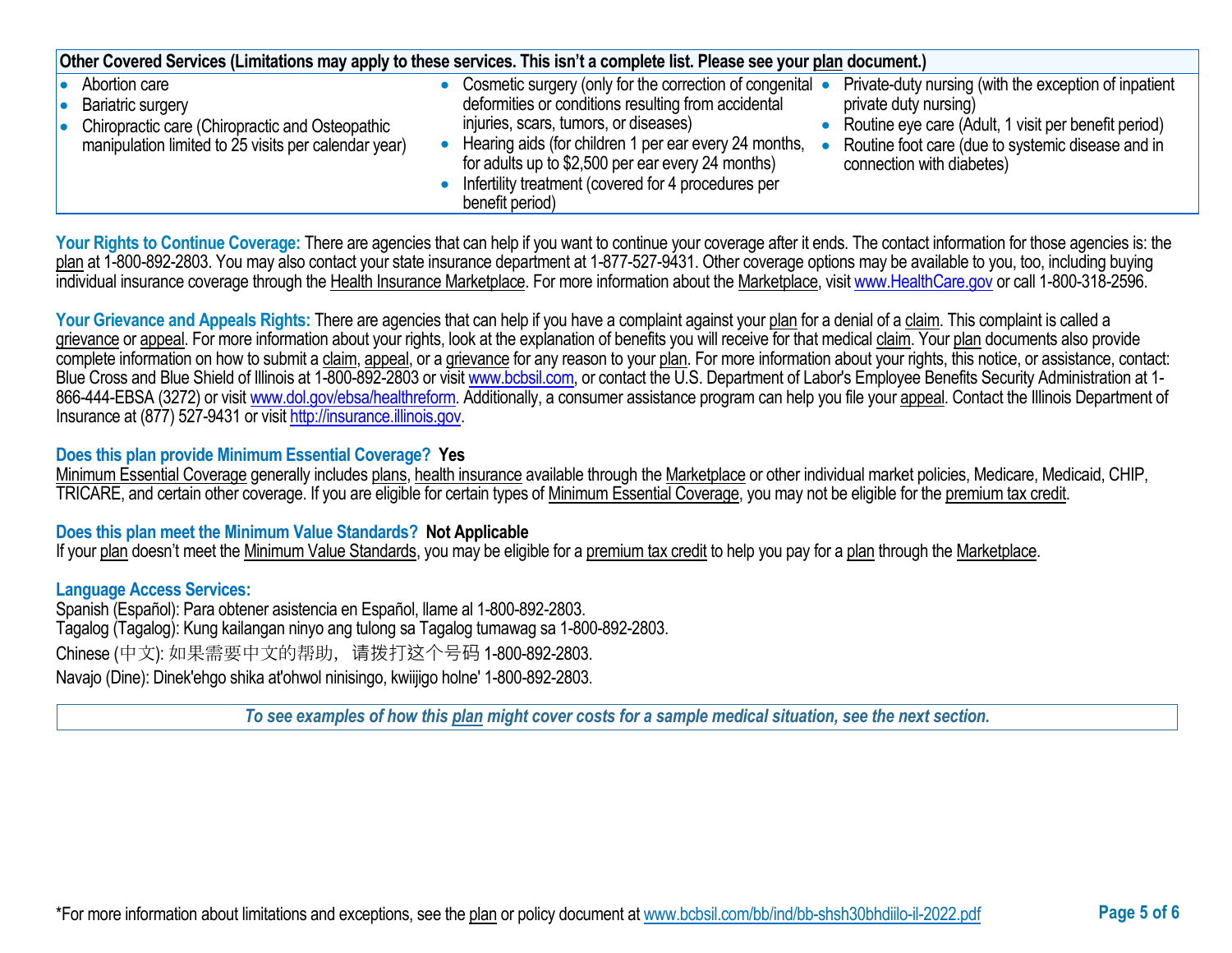## **About these Coverage Examples:**



**This is not a cost estimator.** Treatments shown are just examples of how this plan might cover medical care. Your actual costs will be different depending on the actual care you receive, the prices your providers charge, and many other factors. Focus on the cost-sharing amounts (deductibles, copayments and coinsurance) and excluded services under the plan. Use this information to compare the portion of costs you might pay under different health plans. Please note these coverage examples are based on self-only coverage.

# **Peg is Having a Baby** (9 months of in-network pre-natal care and a hospital delivery)

| The plan's overall deductible     | \$3,200   |
|-----------------------------------|-----------|
| ■ Specialist copayment            | \$65      |
| ■ Hospital (facility) copay/coins | \$500+50% |
| Other coinsurance                 | 50%       |

# **This EXAMPLE event includes services like:**

Specialist office visits (*prenatal care)* Childbirth/Delivery Professional Services Childbirth/Delivery Facility Services Diagnostic tests (*ultrasounds and blood work)* Specialist visit *(anesthesia)* 

| <b>Total Example Cost</b> | \$12,700 |
|---------------------------|----------|
|                           |          |

## **In this example, Peg would pay:**

| <b>Cost Sharing</b>        |         |
|----------------------------|---------|
| Deductibles                | \$3,200 |
| Copayments                 | \$1,200 |
| Coinsurance                | \$1,700 |
| What isn't covered         |         |
| Limits or exclusions       | \$60    |
| The total Peg would pay is | \$6,160 |

# **Managing Joe's Type 2 Diabetes** (a year of routine in-network care of a wellcontrolled condition)

| The plan's overall deductible            | \$3,200   |
|------------------------------------------|-----------|
| ■ Specialist copayment                   | \$65      |
| <b>E</b> Hospital (facility) copay/coins | \$500+50% |
| Other coinsurance                        | 50%       |

## **This EXAMPLE event includes services like:**

Primary care physician office visits (*including disease education)* Diagnostic tests *(blood work)* Prescription drugs Durable medical equipment *(glucose meter)* 

# **Total Example Cost \$5,600**

### **In this example, Joe would pay:**

| Cost Sharing               |         |
|----------------------------|---------|
| <b>Deductibles</b>         | \$3,200 |
| Copayments                 | \$600   |
| Coinsurance                | \$60    |
| What isn't covered         |         |
| Limits or exclusions       | \$20    |
| The total Joe would pay is | \$3,880 |

# **Mia's Simple Fracture** (in-network emergency room visit and follow up care)

| ■ The plan's overall deductible                | \$3,200     |
|------------------------------------------------|-------------|
| ■ Specialist copayment                         | \$65        |
| $\blacksquare$ Hospital (facility) copay/coins | $$500+50\%$ |
| ■ Other coinsurance                            | 50%         |

### **This EXAMPLE event includes services like:**

Emergency room care *(including medical supplies)* Diagnostic test *(x-ray)* Durable medical equipment *(crutches)* Rehabilitation services *(physical therapy)*

| <b>Total Example Cost</b> | \$2,800 |
|---------------------------|---------|
|---------------------------|---------|

### **In this example, Mia would pay:**

| <b>Cost Sharing</b>        |         |  |
|----------------------------|---------|--|
| Deductibles                | \$1,400 |  |
| Copayments                 | \$800   |  |
| Coinsurance                | \$0     |  |
| What isn't covered         |         |  |
| Limits or exclusions       | \$0     |  |
| The total Mia would pay is | \$2,200 |  |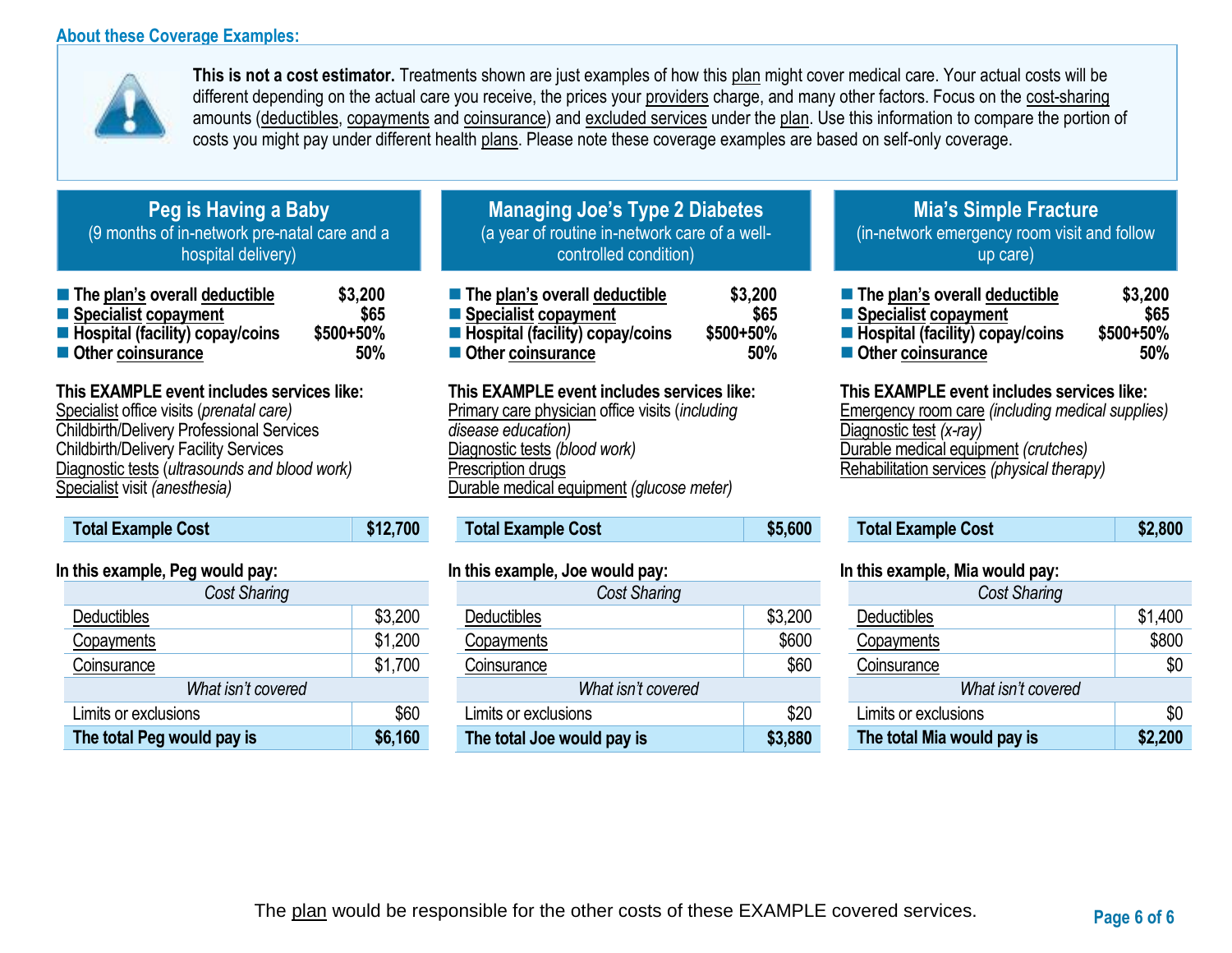

## Health care coverage is important for everyone.

We provide free communication aids and services for anyone with a disability or who needs language assistance.<br>We do not discriminate on the basis of race, color, national origin, sex, gender identity, age, sexual orientat health status or disability.

To receive language or communication assistance free of charge, please call us at 855-710-6984.

If you believe we have failed to provide a service, or think we have discriminated in another way, contact us to file a grievance.

| Office of Civil Rights Coordinator<br>300 E. Randolph St.<br>35th Floor<br>Chicago, Illinois 60601                          | Phone:<br>TTY/TDD:<br>Fax:<br>Email: | 855-664-7270 (voicemail)<br>855-661-6965<br>855-661-6960<br>CivilRightsCoordinator@hcsc.net                                                                        |
|-----------------------------------------------------------------------------------------------------------------------------|--------------------------------------|--------------------------------------------------------------------------------------------------------------------------------------------------------------------|
| You may file a civil rights complaint with the U.S. Department of Health and Human Services, Office for Civil Rights, at:   |                                      |                                                                                                                                                                    |
| U.S. Dept. of Health & Human Services<br>200 Independence Avenue SW<br>Room 509F, HHH Building 1019<br>Washington, DC 20201 | Phone:<br>TTY/TDD:                   | 800-368-1019<br>800-537-7697<br>Complaint Portal: https://ocrportal.hhs.gov/ocr/portal/lobby.jsf<br>Complaint Forms: http://www.hhs.gov/ocr/office/file/index.html |